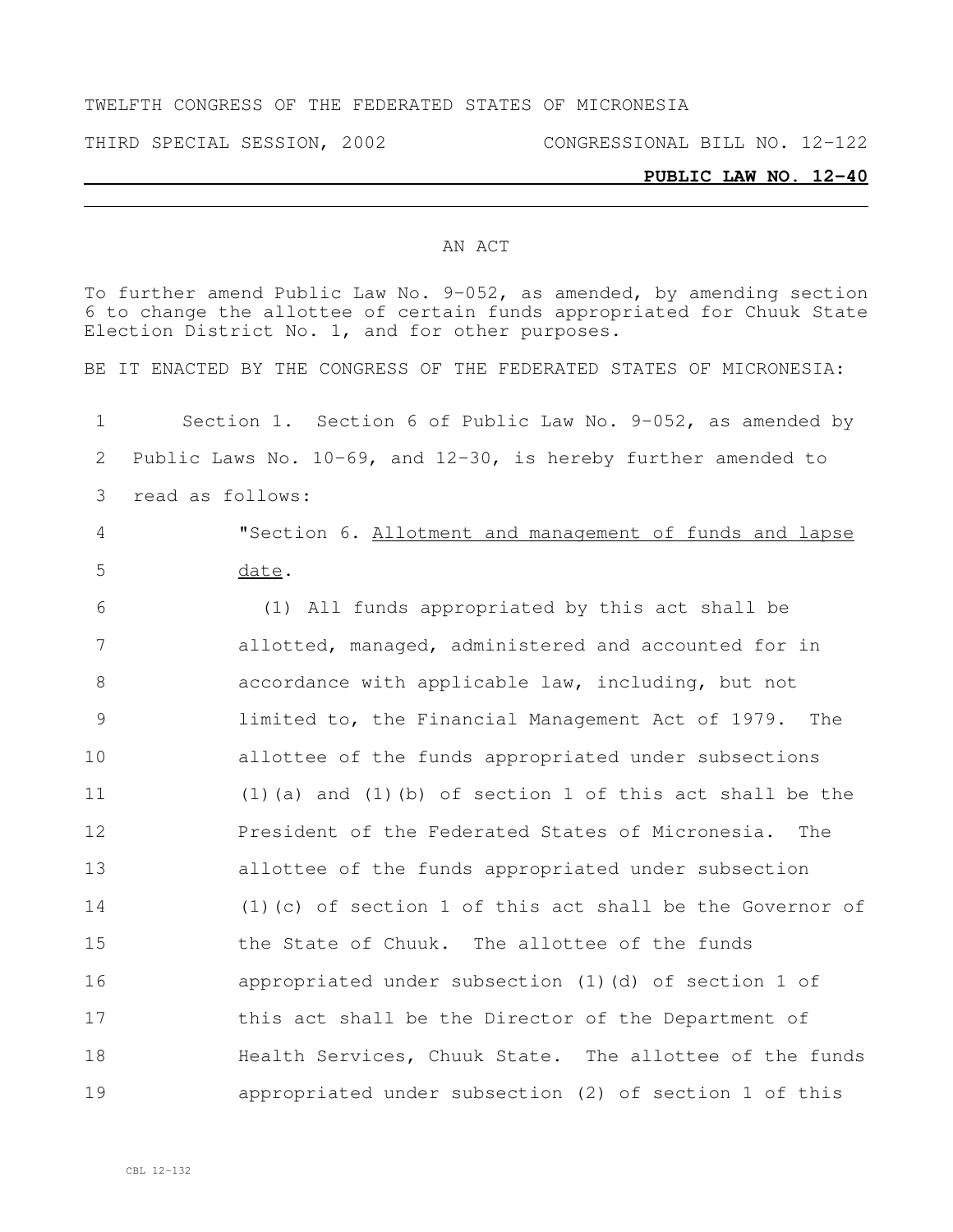| $\mathbf 1$    | act shall be the Executive Director of the Chuuk Housing                       |
|----------------|--------------------------------------------------------------------------------|
| 2              | Authority. The allottee of the funds appropriated under                        |
| 3              | subsection (3) of section 1 of this act shall be the                           |
| $\overline{4}$ | Executive Director of the Mortlock Development                                 |
| 5              | Commission, or his designee. The allottee of the funds                         |
| 6              | appropriated under subsection (4) of section 1 of this                         |
| 7              | act shall be the Executive Director of the Chuuk State                         |
| $8\,$          | Commission on Improvement Projects. The allottee of the                        |
| 9              | funds appropriated under subsections $(5)$ $(a)$ , $(5)$ $(b)$ and             |
| 10             | (5) (c) of section 1 of this act shall be the Tolensom                         |
| 11             | Authority. The allottee of the funds appropriated under                        |
| 12             | subsections $(5)$ $(d)$ , $(5)$ $(e)$ , $(5)$ $(f)$ and $(5)$ $(g)$ of section |
| 13             | 1 of this act shall be the Mayor of Polle Municipality.                        |
| 14             | The allottee of the funds appropriated under subsection                        |
| 15             | (6) of section 1 of this act shall be the Northern                             |
| 16             | Namoneas Development Authority. The allottee of the                            |
| 17             | funds appropriated under subsection (7) of section 1 of                        |
| 18             | this act shall be the Northwest Islands Project                                |
| 19             | Coordinator. The allottee of the funds appropriated                            |
| 20             | under subsections (1)(b)(i) and (1)(b)(iii) of section 2                       |
| 21             | of this act shall be the National Planner of the                               |
| 22             | Federated States of Micronesia. The allottee of the                            |
| 23             | funds appropriated under subsections (1) (b) (ii) and                          |
| 24             | $(1)$ (b) (v) of section 2 of this act shall be the Chief                      |
| 25             | Magistrate of Sokehs. The allottee of the funds                                |

of 5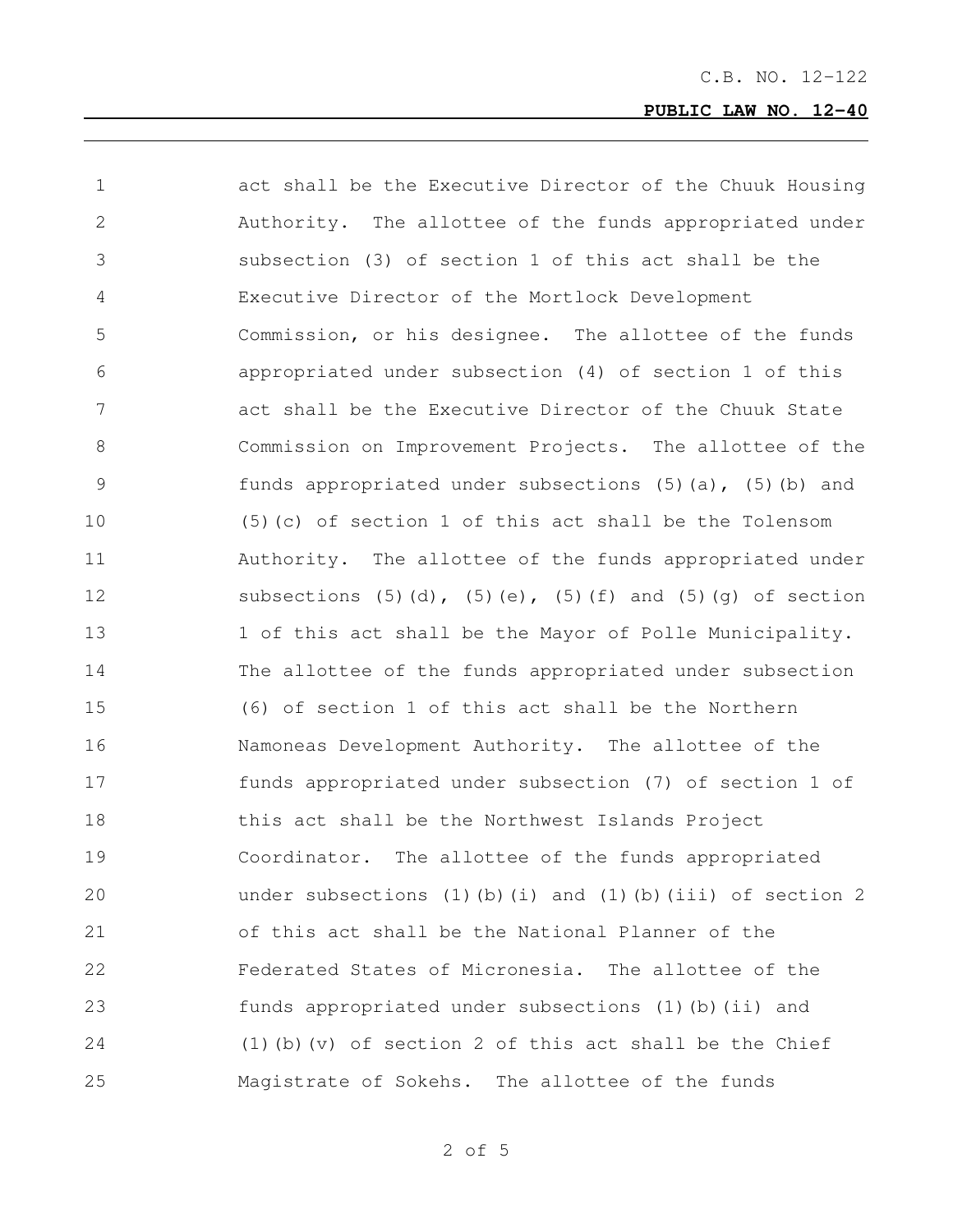| 1             | appropriated under subsections (1) (b) (iv) of section 2                       |
|---------------|--------------------------------------------------------------------------------|
| 2             | of this act shall be the National Planner of the                               |
| 3             | Federated States of Micronesia. The allottee of the                            |
| 4             | funds appropriated under subsection (1) (c) of section 2                       |
| 5             | of this act shall be the Mayor of Kolonia Town.<br>The                         |
| 6             | allottee of the funds appropriated under subsection                            |
| 7             | $(1)$ (d) of section 2 of this act shall be President of                       |
| 8             | the Federated States of Micronesia or his designee.<br>The                     |
| $\mathcal{G}$ | allottee of the funds appropriated under subsection                            |
| 10            | $(1)$ (e) of section 2 of this act shall be the Chief                          |
| 11            | Magistrate of Nukuoro. The allottee of the funds                               |
| 12            | appropriated under subsection (1) (f) of section 2 of                          |
| 13            | this act shall be the Pohnpei Port Authority. The                              |
| 14            | allottee of the funds appropriated under subsections                           |
| 15            | $(1)$ (a) and $(3)$ of section 2 and subsections $(2)$ and $(3)$               |
| 16            | of section 3 of this act shall be the President of the                         |
| 17            | Federated States of Micronesia or his designee, except                         |
| 18            | that the allottee of the funds appropriated under                              |
| 19            | subsections $(3)$ $(a)$ , $(3)$ $(b)$ , $(3)$ $(c)$ and $(3)$ $(d)$ of section |
| 20            | 2 of this act shall be the Pohnpei Transportation                              |
| 21            | Authority. The allottee of the funds appropriated under                        |
| 22            | subsections (1) and (4) of section 3 of this act shall                         |
| 23            | be the Governor of the State of Kosrae or his designee.                        |
| 24            | The allottee of the funds appropriated under subsections                       |
| 25            | $(5)$ (a), $(7)$ and (8) of section 3 of this act shall be                     |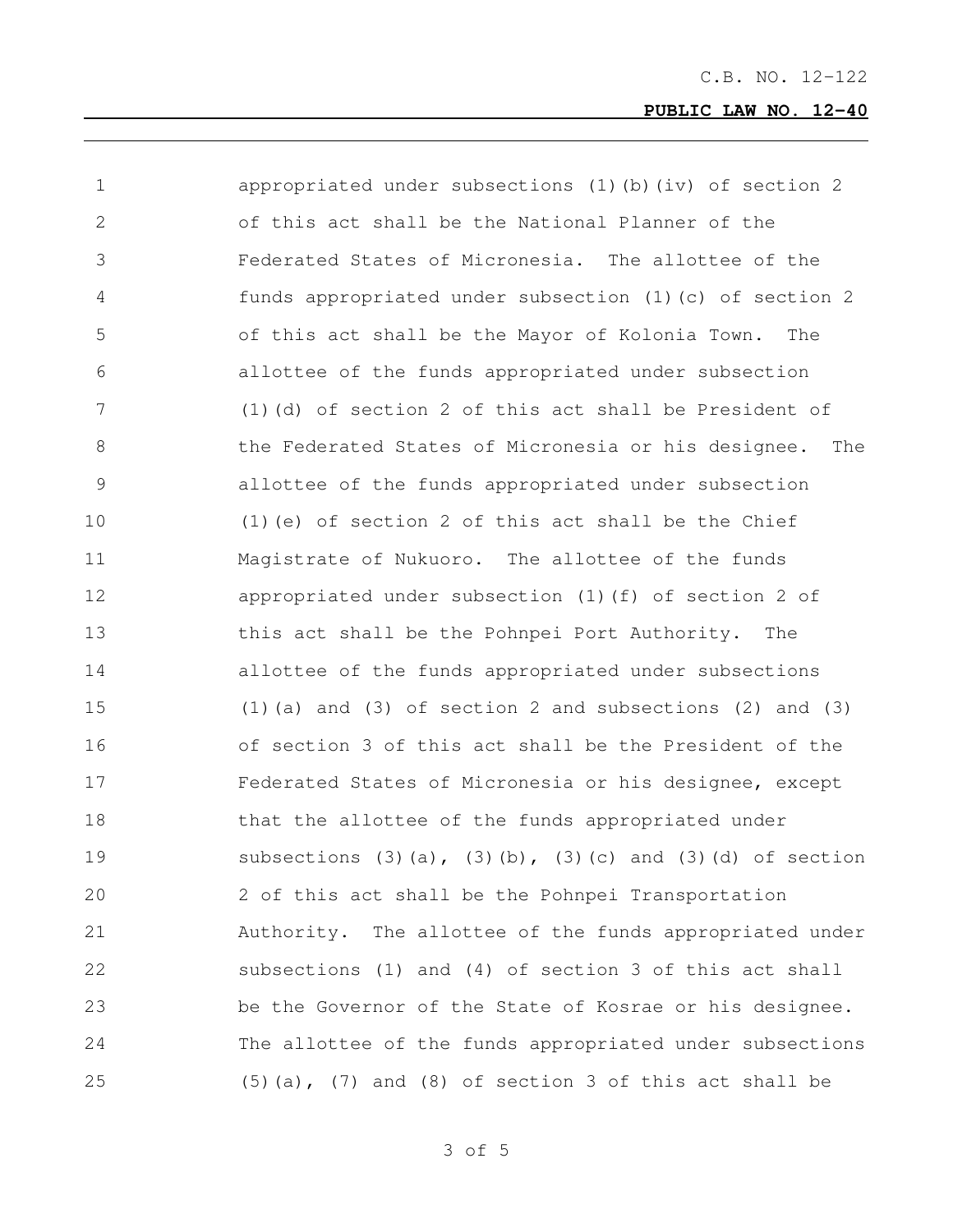the Mayor of Lelu Municipality. The allottee of the funds appropriated under subsection (5)(b) of section 3 of this act shall be the Mayor of Tafunsak Municipality. The allottee of the funds appropriated under subsection (5)(c) of section 3 of this act shall be the Mayor of Utwe Municipality. The allottee of the funds appropriated under subsection (5)(d) of section 3 of 8 this act shall be the Mayor of Malem Municipality. The allottee of the funds appropriated under subsection (6) of section 3 of this act shall be the Speaker of the Congress of the Federated States of Micronesia or his designee. The allottee of the funds appropriated under subsection (6) of section 4 of this act shall be the Mayor of Rull Municipality. The allottee of the funds appropriated under the other subsections of section 4 of this act shall be the Governor of the State of Yap or 17 his designee. The allottees of funds apportioned under subsection (1) of section 2 of this act shall not obligate or expend any of said funds for travel. The allottees shall be responsible for ensuring that these funds, or so much thereof as may be necessary, are used 22 solely for the purpose specified in this act, and that no obligations are incurred in excess of the sum appropriated.

(2) The authority of the allottees to obligate funds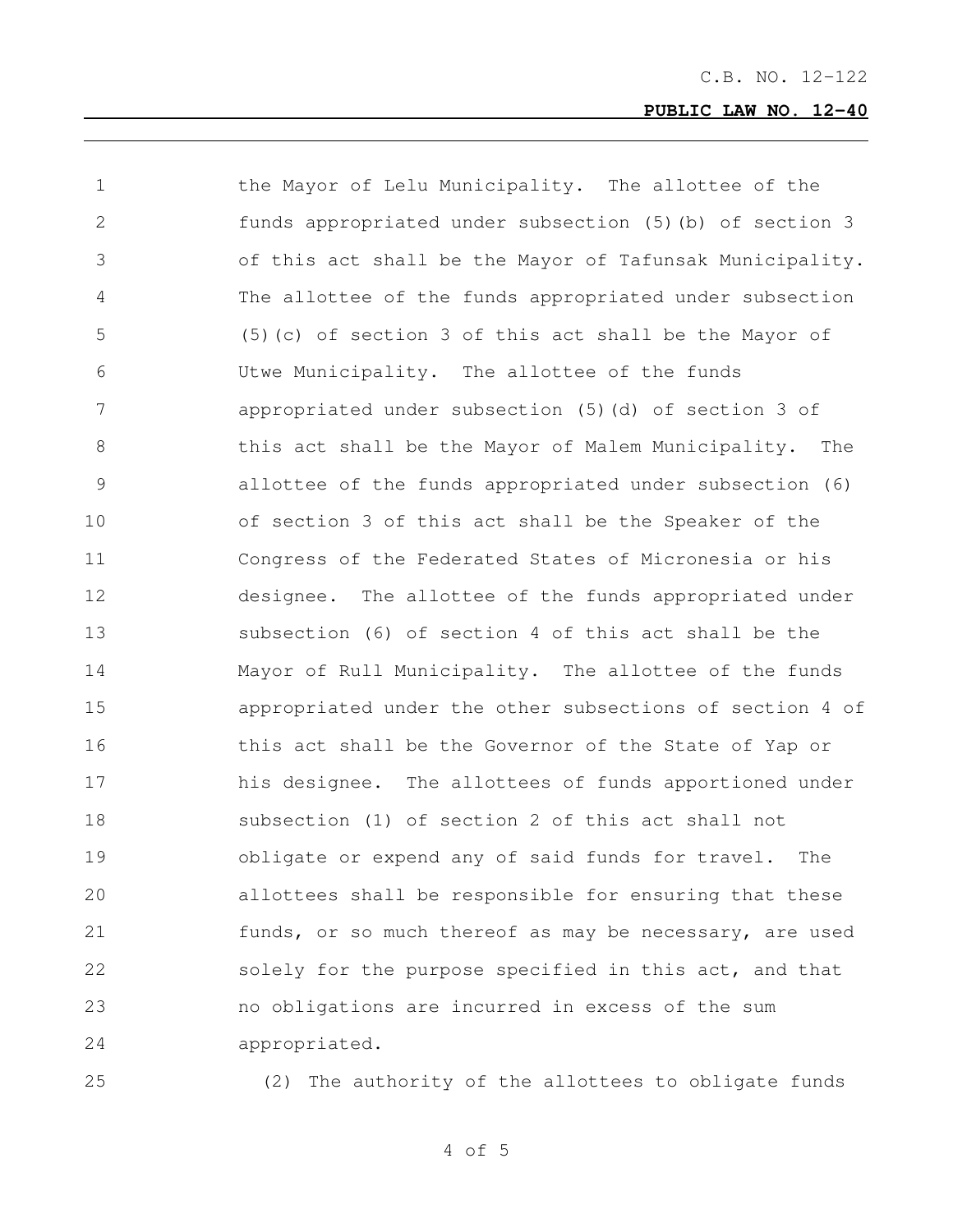|     | appropriated by this act shall not lapse." |  |  |  |  |
|-----|--------------------------------------------|--|--|--|--|
| -2  |                                            |  |  |  |  |
| - 2 |                                            |  |  |  |  |
| 4   |                                            |  |  |  |  |
| .h  |                                            |  |  |  |  |